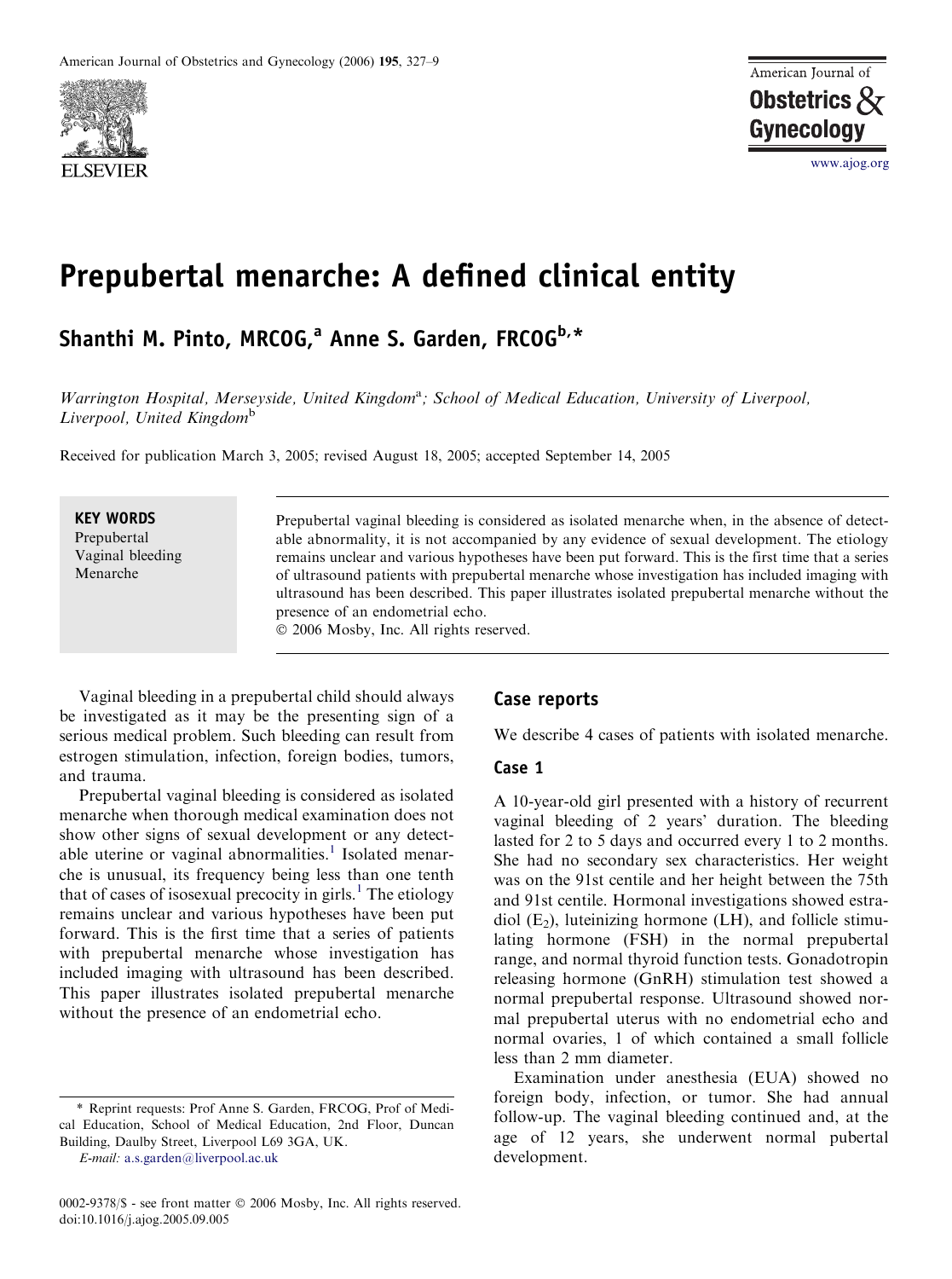#### Case 2

This 10-year-old girl had recurrent vaginal bleeding since the age of 8. The bleeding occurred every month in the form of spotting. She had no secondary sexual characteristics. Her height and weight were normal for her age. The results of hormonal investigations were within the normal prepubertal range. Ultrasound showed a prepubertal uterus and ovaries with no endometrial echo. EUA showed no local abnormality. She had annual follow-up and, at the age of 11, underwent normal pubertal development.

## Case 3

This 7-year-old girl had vaginal bleeding in the form of irregular spotting with no obvious pattern for a year before referral. Her height and weight were appropriate for chronologic age. The results of hormonal investigations were in the normal prepubertal range. Ultrasound showed a normal prepubertal uterus with no endometrial echo and normal ovaries. EUA revealed no cause for the bleeding. She had annual follow-up and was last seen at the age of 8 years. She had normal development with no sign of puberty. The irregular vaginal bleeding continued.

### Case 4

This 6-year-old girl had cyclical vaginal bleeding of 1 day's duration and brown discharge. She had no secondary sexual characteristics. Her height was on the 91st centile and weight on the 99.6 centile. GnRH stimulation test showed a small rise in peak FSH but a normal prepubertal LH. Estradiol levels were slightly elevated at 59 pmol/L. On ultrasound examination, uterine and ovarian volumes were appropriate for her age. There was no endometrial echo. An ovarian follicle smaller than 2 mm was present. EUA showed no local abnormality. She had annual follow-up and was last seen at the age of 9 years. Bleeding stopped at the age of 7. She had normal development with no signs of puberty.

## Comment

Isolated menarche is a benign and self-limiting condition that is not well described in gynecologic literature. It is a relatively rare complaint but can be a source of fear or concern for the girl and her family.

Pubertal development in girls usually follows a recognized pattern of early breast and pubic hair development, followed by the growth spurt, further breast and hair development, with menarche being a relatively late feature. Vaginal bleeding that occurs outside this pattern should be investigated to rule out underlying pathology. Abnormal vaginal bleeding in prepubertal girls may

result from estrogen stimulation that may be endogenous from estrogen-secreting tumors or, less commonly, exogenous, caused by ingestion of hormone tablets. Infection, tumors of the lower genital tract, ovarian tumors, vaginal foreign bodies, or trauma may also cause vaginal bleeding.

In a proportion of cases with central precocious puberty, menstrual bleeding may be the first clinical manifestation. However, girls with central precocious puberty usually present with acceleration in linear growth, advancement in skeletal age, and breast development. The height and weight of 2 girls in this study were above average. Neither of them went on to show any other signs of pubertal development. Rarely, isolated menarche may be the initial presentation of the advanced sexual development relative to bone age, which may be seen in patients with juvenile hypothyroidism. Thyroid function tests were normal in the 4 girls in this series.

Diagnosis requires careful history, complete clinical examination, and assessment of pubertal development, taking into account both the physical and psychosocial factors. Pelvic ultrasound is mandatory to establish normal anatomy and exclude tumors. Hormonal profile, including a GnRH stimulation test, is necessary to exclude precocious puberty. Examination under anesthesia should be carried out to exclude vaginal or cervical lesions, foreign bodies, or infection. In the presence of normal investigation results, annual follow-up is advisable to ensure normal pubertal development and to provide support and reassurance in what is an extremely difficult situation for the girl and her family to cope with.

The 4 girls described here had unexplained recurrent vaginal bleeding, with no evidence of secondary sexual development, and with no local causes identified. A diagnosis of isolated menarche was made.

Two girls in our series have gone on to have normal pubertal development at an appropriate age. A followup of 9 girls in 1 series showed normal puberty and no sign of precocious sexual activity.<sup>[2](#page-2-0)</sup> There was no acceleration of growth, bone age, or any signs of precocious puberty in follow-up study of 2 patients.<sup>[3](#page-2-0)</sup> Twelve women had normal menstrual cycles and were fertile by ages 16 to 34 years after having developed isolated menarche during childhood.[4](#page-2-0)

There have been few reports in literature describing this entity. In 1 published report, the accompanying signs of transient breast development make a diagnosis of transient sexual precocity more likely.<sup>[1](#page-2-0)</sup> The first report in 1979 described 4 girls with cyclical vaginal bleeding in the absence of other signs of precocious secondary sexual development.<sup>[5](#page-2-0)</sup> Investigation showed low estrogen levels in 2 of them, with basal gonadotrophin levels in the upper part of the prepubertal range. No information about ultrasound findings was given.